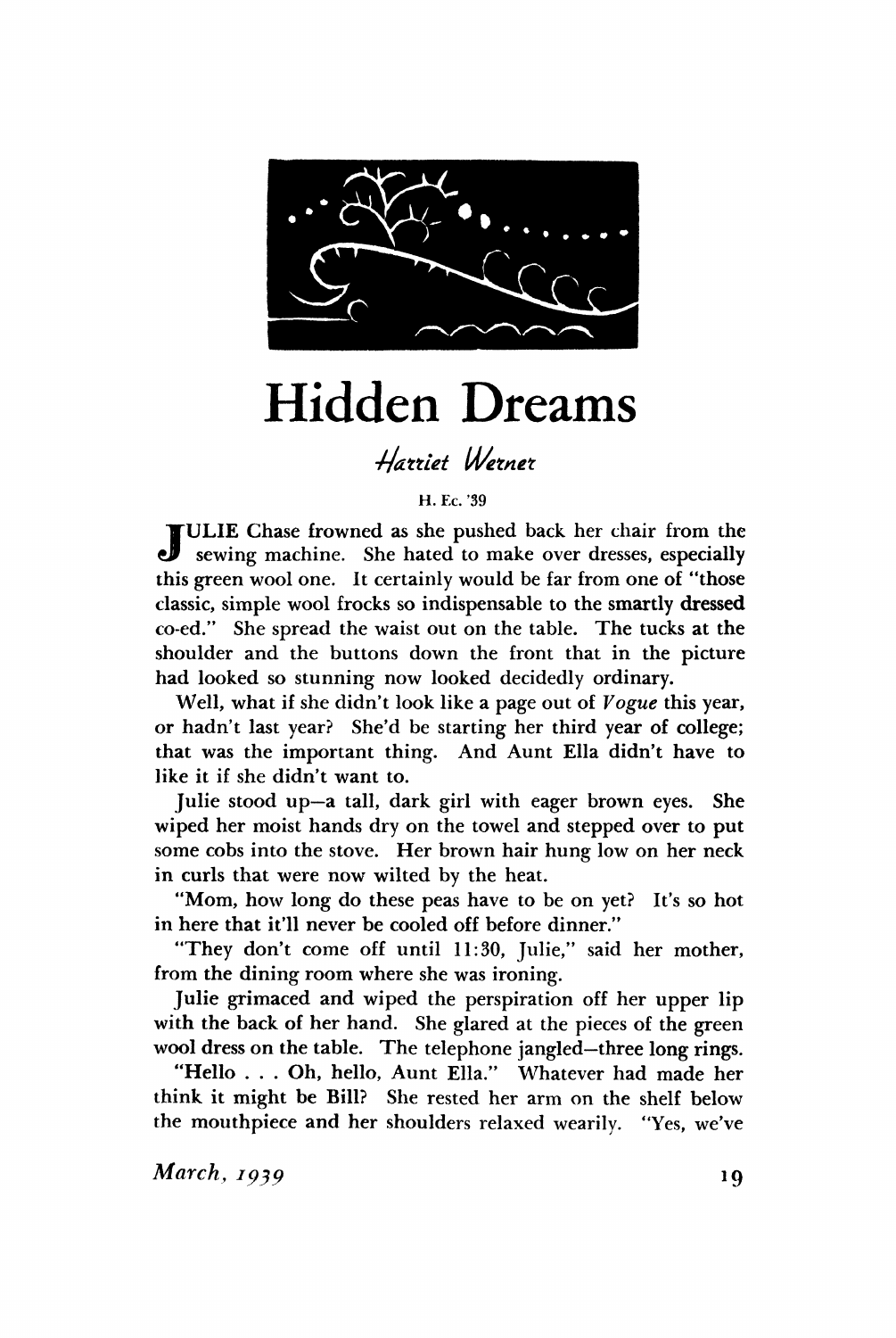been busy this morning. We canned fifteen pints of peas." She leaned against the workbench. Why didn't Aunt Ella hurry and get to the point?

WAJHAT? Oh, I'm trying to remake a dress. Mom is ironing. Why sure, Aunt Ella, I'm going back to school this year. Do you think I'd miss it for anything? I want to know more about this world than I'd find out here by myself. Oh, Aunt Ella! Teach your school? But I thought Uncle George had already hired Mildred." This was just some more of Aunt Ella's doings, so Mom and Dad wouldn't have to "waste" more money sending her to college.

"Well, I don't know what to tell you. When will you have to know? . . . I'll talk it over with Mom and Dad and try to call you tomorrow." Was this the end of college for her, now that she had a chance for a job? "Yes, I do appreciate your asking me, but I can't say yet if I will do it or not . . . Goodbye."

"What did she want, Julie?"

"Oh, Mom, now what shall I do?" Julie came into the dining room and sat down on the wooden arm of Dad's leather-covered rocker. "She said Uncle George will give me the job teaching their school next year. He's school director, so I can have the job if I want it."

"Do you want it, Julie?"

"No! I mean I want to go to college, but if you think I ought to teach, if it would make things any easier for you and Dad. ." Her eyes followed the row of brown tacks marching along the chair's cracked leather binding.

"Julie, we wouldn't want you to quit going to college just on that account. We're glad to send you."

"Yes, Mother, I know you are, but now that I have the chance to help, is it fair if I don't?"

Julie watched the shiny iron move back and forth over Dad's blue striped shirt. Mom's hand on the iron was so thin. The skin was coarse and freckled, and one fingernail was broken where she had caught it on the cob basket. Mom had had an operation last winter, but she said she felt fine now. At least she never complained. But if Mom was working too hard and got sick this winter while she was at school . . . Julie got up and walked over to the window.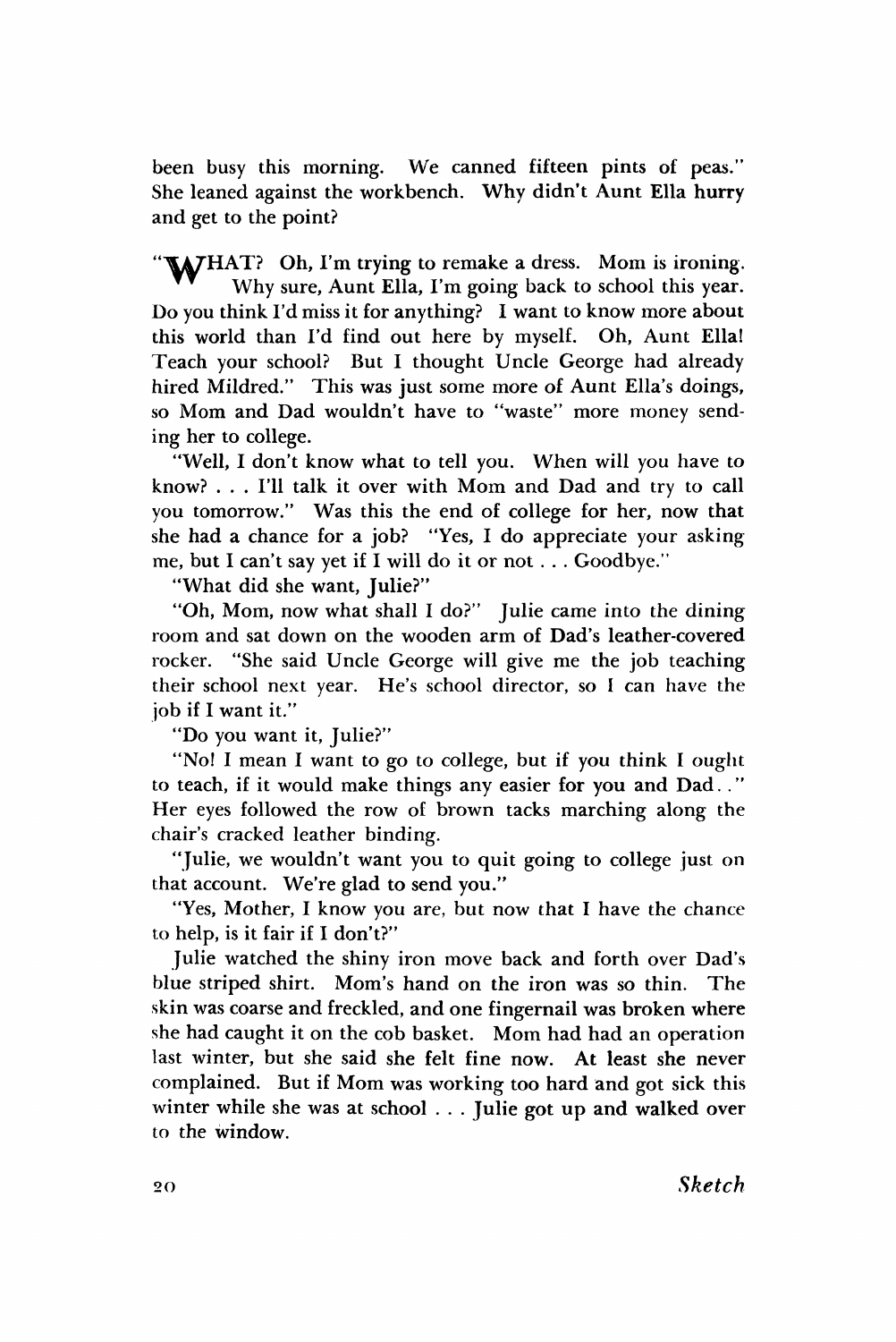"IT WOULD help an awful lot if I taught next year, wouldn't it?" Mom's operation *had* been expensive.

"Well, Julie, it's up to you." Julie turned. As Mom's eyes met hers, all her love from Mom gathered inside her chest until she thought it would burst. Mom's hair was gray and there were little wrinkles around the corners of her mouth, but her eyes sort of backed you up and made you go on and do things you didn't think you ever could do.

"Dad and I told you it'd be all right with us, Julie, that we could send you the two years yet. But that school pays \$75 a month. You could stay here at home, and save most of your money and go back to school in a couple years. That way you could have more of the clothes you want—a new black coat and a formal like that blue one in the store window in Cedar Rapids that you liked so well."

Julie watched a robin drinking out of a pan by the well. She remembered the robin's nest that had been on the fire escape below her window at the dorm last spring. Last year at school had been wonderful. She had felt things she hadn't even thought of before. She had discovered Robert Frost all over again—swung on birches, and felt a kindred thrill with the mower over beauty left unmarred.

AND then there had been the night it had stormed. She had turned off the lights so she could see the lightning slashing the sky into pieces. She had propped her elbows on the sill and had felt herself growing bigger and bigger inside until she was filled with such a restlessness that she could hardly stand the thrill of it. Her soul went soaring out to find this Force that called to her.

"What's the matter, Julie? You had the queerest expression just now."

"TVTOTHING'S the matter, Mom. I was just thinking about last year at school. I want to go back. There's too much I have to learn before I can begin to tackle seriously this business of living. I learned what an inspiration college can be. I'm afraid that if I stayed out now, Bill'd talk me into marrying him before I got to go back. And then, in spite of all I'd have, I'd be missing something else I have to have too."

"You could do worse than marry Bill."

*March, 1939* **2 1**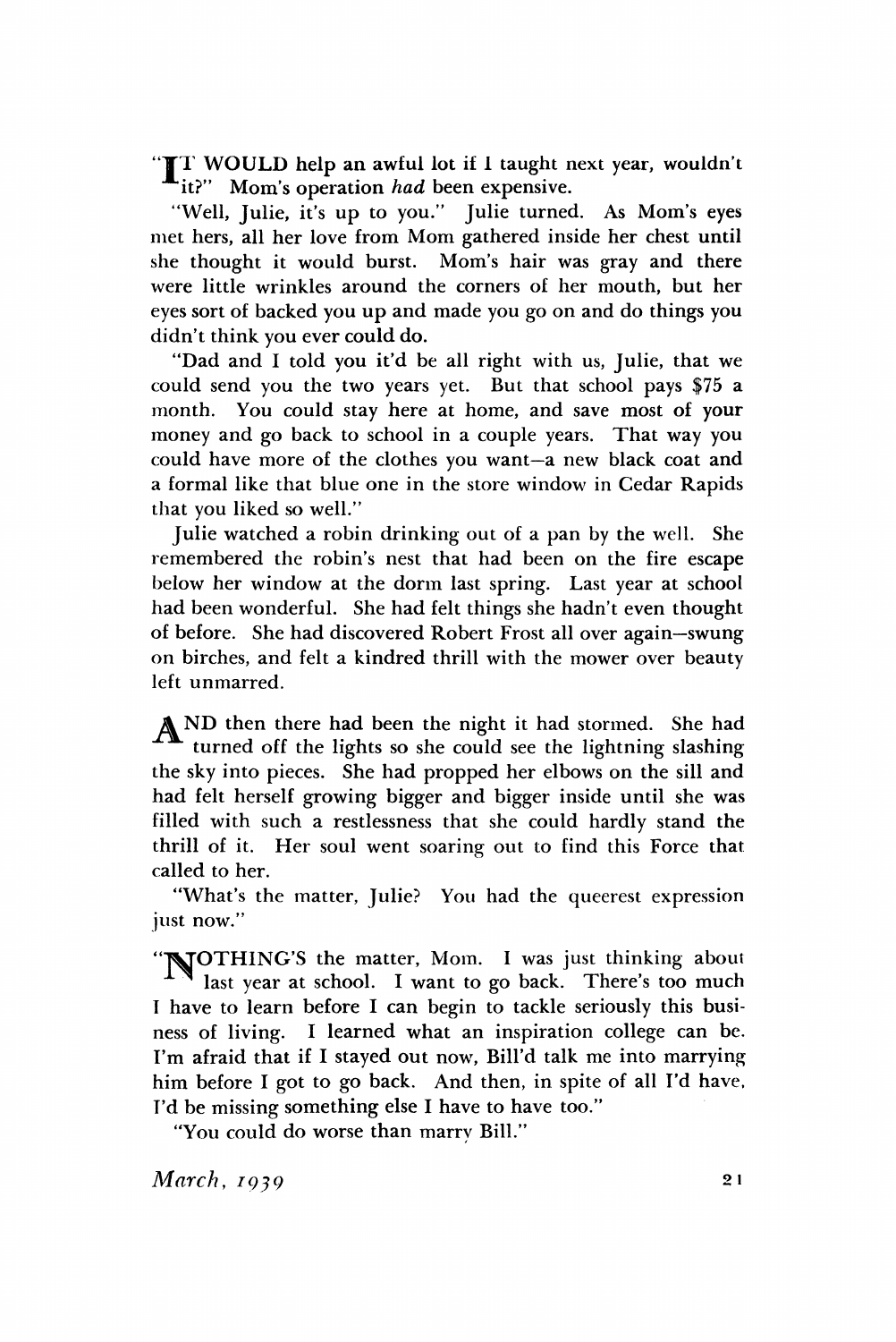**"I don't mean I won't. I will, someday, but I won't yet."** 

**Julie folded little pleats in the skirt of her red plaid dress. Just a few years more—enough to crystallize this Vision of her Destiny. Then she'd come back and marry Bill, but she had to work things out first—to understand this urge within her.** 

**But \$75 a month was \$75 a month, and Dad had so many doctor bills to pay. Would going out on her own change the liability to an asset?** 

**"You talk things over with Dad, Julie. See what he thinks."** 

"TAD," said Julie, at the dinner table, "Uncle George wants **me to teach in his school next year. \$75 a month. What do you think about it?"** 

**Her father speared the last piece of fried potato on his plate.** 

**"Do you want to, Julie?"** 

**Julie laid down her fork. "I don't know. If I had that money, I could begin paying you back some of the money you loaned me when I started to college. Then you could pay the rest of Mom's operation fees. After all, you have given me two years of college."** 

**"Bill'd be glad if you'd stay, wouldn't he? But I want you to go to school, if you want to go."** 

**He stood up—tall like Julie—and lighted a cigarette. As he went into the living room, Julie heard him mutter, "Darn that Ella. She always was trying to run everybody else's affairs, even when we were kids."** 

**YULIE'S eyes touched his sturdy shoulders and she gently ruffled his gray hair. She shook her head. He wasn't going to help her really decide any more than Mom would.** 

**Julie put the dishpan away and washed her hands. She could baste the sleeves in her dress while Mom was using the sewing machine to patch Dad's shirts. She picked up the waist of the dress. If she taught, she wouldn't have to make over dresses like this one. She snapped the thread off the spool and threaded the needle. But then if she finished school, there'd be just that much more money to pay back to Mom and Dad. It'd be easier to stay home and teach and then marry Bill in a couple of years. But. ..** 

**"Julie, who just drove in the yard?" came her mother's voice from the next room.**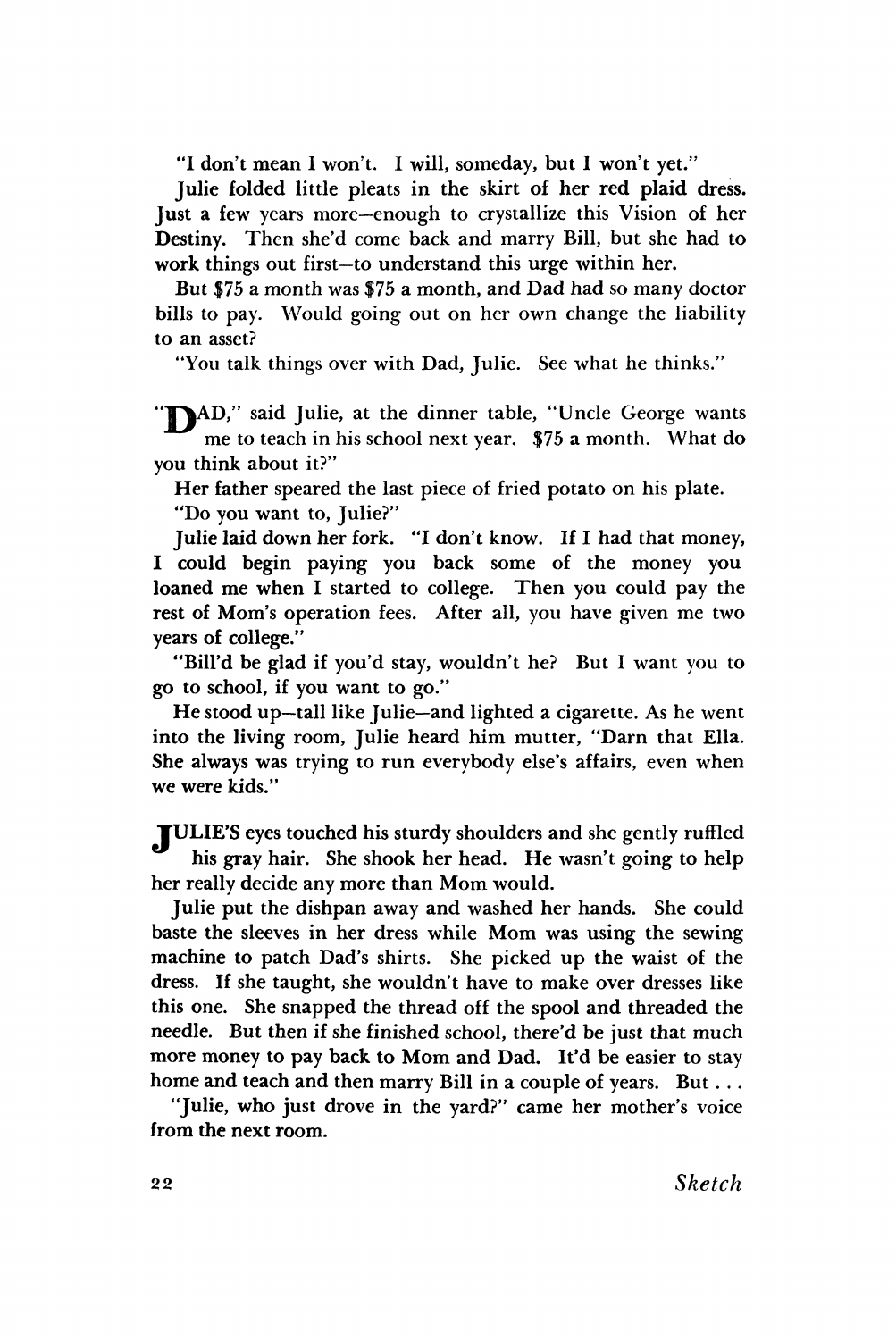"Oh, Mom! It's Aunt Ella! Whatever will I tell her?"

"I don't know. I've never been able to tell her anything."

¥ULIE thrust her needle into the spool of thread and stepped out onto the porch. "Hello, Aunt Ella. Come on in," she called to the short, stout woman bustling up the walk.

"Hello, Julie. How's your Mother? Oh, I can't come in but a minute. I'm on my way to a Farm Bureau meeting."

"Mom's fine. She's in the living room. You can stay a while anyway—it's early for a meeting."

"Well, Julie, you've decided to take the school, haven't you? I just wanted to make sure, so George could tell Mildred tonight that the job was taken. I told George you had too much sense to turn down a chance like that."

Julie glanced quickly at Aunt Ella. Bland blue eyes carefully confident. Had Aunt Ella always been like this?

"Aunt Ella, it was nice of Uncle George even to consider offering me the school, but.. "

"He wouldn't have thought of it if I hadn't suggested it. He's been getting such poor teachers lately that I just told him to ask you once."

A little bubble bounced up and down inside Julie's head chanting, "Told you she did it, told you she did it!" Julie buried the bubble under a stack of warning "Be quiets."

**"TLJE** SAID you wouldn't even consider it," went on Aunt Ella, in the kitchen by this time, "but I told him that no girl would go to school if she could get a job that paid good money." She looked back at the pieces of the dress on the table, then at Julie.

"Oh, hello, Mary. How're you? I s'pose you've been working hard to get Julie ready to go away this fall?"

"We've not been too busy. Sit down, Ella."

"Mind if I move this rocker over by the door? I don't stand the heat very well since I had that heart attack five years ago. Well, Julie, what do you say?"

Julie sat down on the couch and crossed her legs. "Aunt Ella, it's like this. I'd like to teach your school, but I want to go **back**  to Ames and finish before I take a job."

Julie raised an eyebrow at Mom. Why didn't she say *some-*

*March, 1939* **23**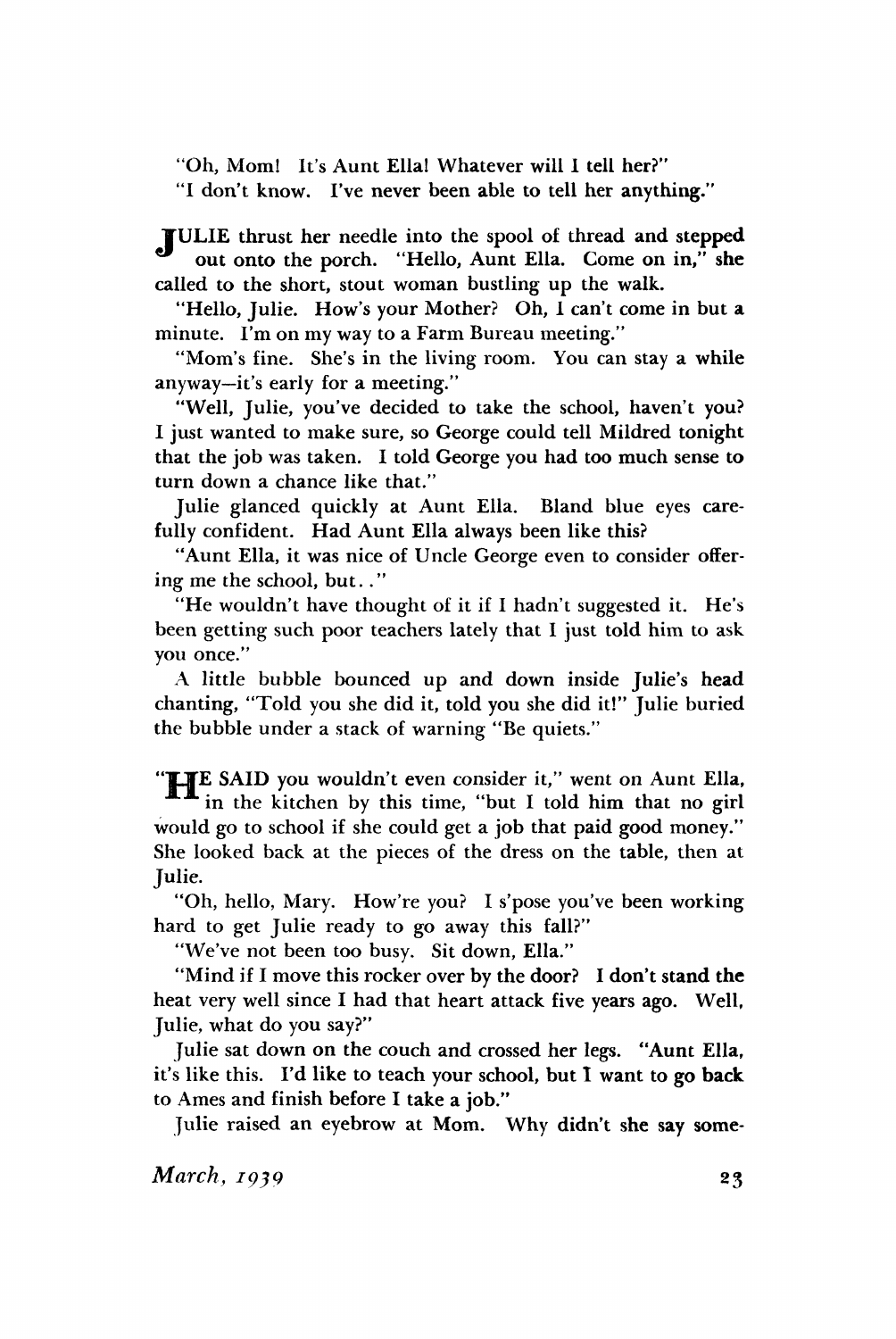thing? She was awfully absorbed in getting that shirt button in exactly the right place.

"What good would it do you to finish school, Julie? Just spending a lot more money that you'll have to pay back. Isn't that so, Mary?"

Mom hesitated. "Well, yes, I guess so, Ella. But if Julie wants to go to school, we'll send her. She's our only girl, and we can do that much for her." Quiet determination in Mom's voice was lost on Aunt Ella.

"Better get her married. I didn't go to college and I've gotten along all right."

Julie set her teeth. The idea! The bubble went "Ha, ha, ha!" derisively, in complete agreement. As if she wanted to stay home and be like Aunt Ella! Not even for Bill! She'd have her two years at school to meet and talk to people who saw beyond their own front gate. Not that Mom and Dad were like that. But they couldn't help her—somehow she and Mom didn't talk much about why they did things.

"Aunt Ella, thank you and Uncle George lots, but I'm going back to school. I'll get a part-time job to help pay some of my expenses. I have to go back."

"Julie, you're a fool!"

"Ella!" Mom *was* going to help her. She was sitting up straight *now.* "Julie's to decide. If she'd rather work when she goes to school instead of working now and going later, I'll help her all I can. I'll even help her if she never gets a job after she graduates!"

"Well! I am surprised! But if that's the way you two feel about it. ."

"Yes, Aunt Ella. College means so much to me that I'll go if I can." Mom smiled at her and Julie knew that everything was all right.

"T STILL think you'll change your mind, Julie." Aunt Ella's sudden rise to her feet left the chair creaking. Julie chuckled to herself. "I have to leave now to go to that meeting. Tell you what I'll do, Julie. We won't tell the applicants anything definite yet; so if you do change your mind, it'll still be all right."

Julie and Mom followed her through the kitchen and out onto the porch.